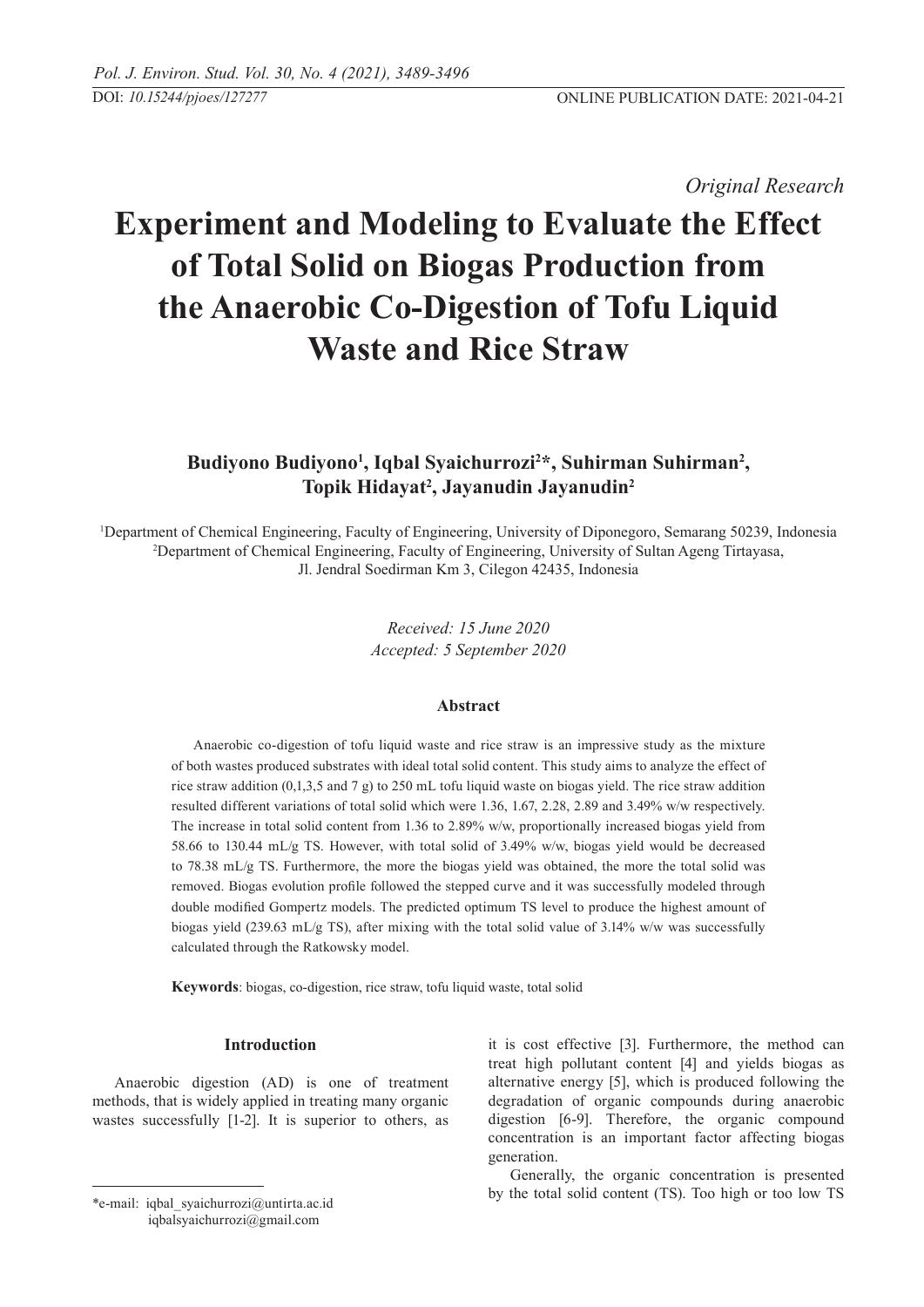level could hamper the bacterial activity [4]. To adjust the TS content, commonly, water is added. Optimum TS for AD of cattle manure, agricultural wastes, water hyacinth, cow dung, municipal solid waste, banana stem waste and *Jatropha curcas* seed cake was 7.4-9.2% [10], 9% [11], 7-9% [12], 7.66% [13], 10% [14], 2-4% [15] and 4.8%, respectively [16]. The optimum TS content is different for each kind of biogas feedstock. Besides water addition, adjustment of TS could be conducted by co-digestion concept. In this way, two wastes with different characteristics are mixed to be one.

This work studied the anaerobic co-digestion of tofu liquid waste (TLW) and rice straw (RS). To produce 80 kg tofu, industries generate approximately 70 and 2610 kg for solid and liquid wastes respectively [17]. The former can serve as cattle animal fodder but the latter is directly disposed to the water bodies. Meanwhile, the rice straw is a huge amount of solid waste usually produced by agricultural sector in Indonesia [18]. The TLW contains too low TS level and the RS contains too high TS level. Therefore, co-digestion of the two wastes needs to be performed in order to ascertain the optimum TS for the mixture substrate.

Modeling is an important part of AD. Biogas evolution can be modeled using the modified Gompertz model. Some kinetic parameters in the model can help to explain the phenomena of AD quantitatively [4]. This model was suitable to fit the biogas evolution profile with sigmoid shape, which was the common shape of biogas evolution, so this work used the model. Furthermore, the optimum TS for the co-digestion was predicted through the Ratkowsky model. Previous authors used this model to figure the effect of pH and temperature on biogas yield [19]. Furthermore, it was tried to describe the effect of Carbon Oxygen Demand per Nitrogen (COD/N) ratio on biogas yield [5]. Moreover, this work utilized this model to describe the effect of TS level on biogas yield and then to find the optimum TS value.

Based on the information above, this work was new because experimental study and modeling of the codigestion of TLW and RS has not been conducted by other authors yet. The goals of this work included (1) to study the biogas production from the co-digestion TLW and RS, (2) to model the biogas evolution using

modified Gompertz model, (3) to predict of optimum TS using Ratkowsky model.

# **Experimental**

# Materials

The TLW was obtained from a local tofu industry located in Serang city (Banten-Indonesia). It contained TS of 1.36% w/w and had power of Hydrogen (pH) of 3.4. Meanwhile, the RS was obtained from local rice fields in Bayah Regency (Banten-Indonesia) and It had TS of 94.48% w/w. The inoculum (rumen fluid) was obtained from rumen fluid collected from a slaughterhouse in Serang city (Banten-Indonesia).

# Experimental Setup

Some the polyethylene bottles of 600 mL were modified to be used as lab scale digester for producing biogas. To get anaerobic condition, the bottles were plugged using rubbers. This experimental set up was also used by previous studies [9, 18].

# Experimental Design and Procedures

Tofu liquid waste as much as 250 mL was mixed with rice straw of different masses  $(0, 1, 3, 5, 7, g)$  in empty digesters. Thereafter, AD was performed under room temperature with initial pH of 7. Adjustment of initial pH was done by addition of 1 M NaOH. Daily biogas volume value was determined through water displacement method [18, 20-22]. Meanwhile, the biogas yield (mL/g TS) was determined by dividing the biogas volume (mL) by initial total solid of substrates (g TS) (adapted from Syaichurrozi et al., [20]). Meanwhile, change in pH during AD process was recorded using a digital pH meter. Initial and final TS were determined using standard method of APHA and the TS removal was estimated by Eq. (1) [20]. The variables of this study were shown in Table 1.

$$
\text{TS Removal } (\%) = \frac{\text{initial TS (g)} - \text{final TS (g)}}{\text{initial TS (g)}} \times 100\%
$$
\n
$$
\tag{1}
$$

|  |  |  |  |  |  |  |  | Table 1. Result of anaerobic co-digestion digestion of tofu liquid waste and rice straw. |  |
|--|--|--|--|--|--|--|--|------------------------------------------------------------------------------------------|--|
|--|--|--|--|--|--|--|--|------------------------------------------------------------------------------------------|--|

| Digester code | Tofu liquid waste<br>(mL) | Rice straw $(g)$ | Total solid<br>$(\frac{9}{6}W/W)$ | Initial pH | Biogas yield<br>(mL/gTS) | TS removal<br>$(\%)$ |
|---------------|---------------------------|------------------|-----------------------------------|------------|--------------------------|----------------------|
| A             | 250                       | $\overline{0}$   | 1.36                              |            | 58.66                    | 13.26                |
| B             | 250                       |                  | 1.67                              |            | 79.66                    | 97.14                |
| $\mathcal{C}$ | 250                       |                  | 2.28                              |            | 123.76                   | 97.68                |
| D             | 250                       |                  | 2.89                              |            | 130.44                   | 97.38                |
| E             | 250                       |                  | 3.49                              |            | 78.38                    | 98.41                |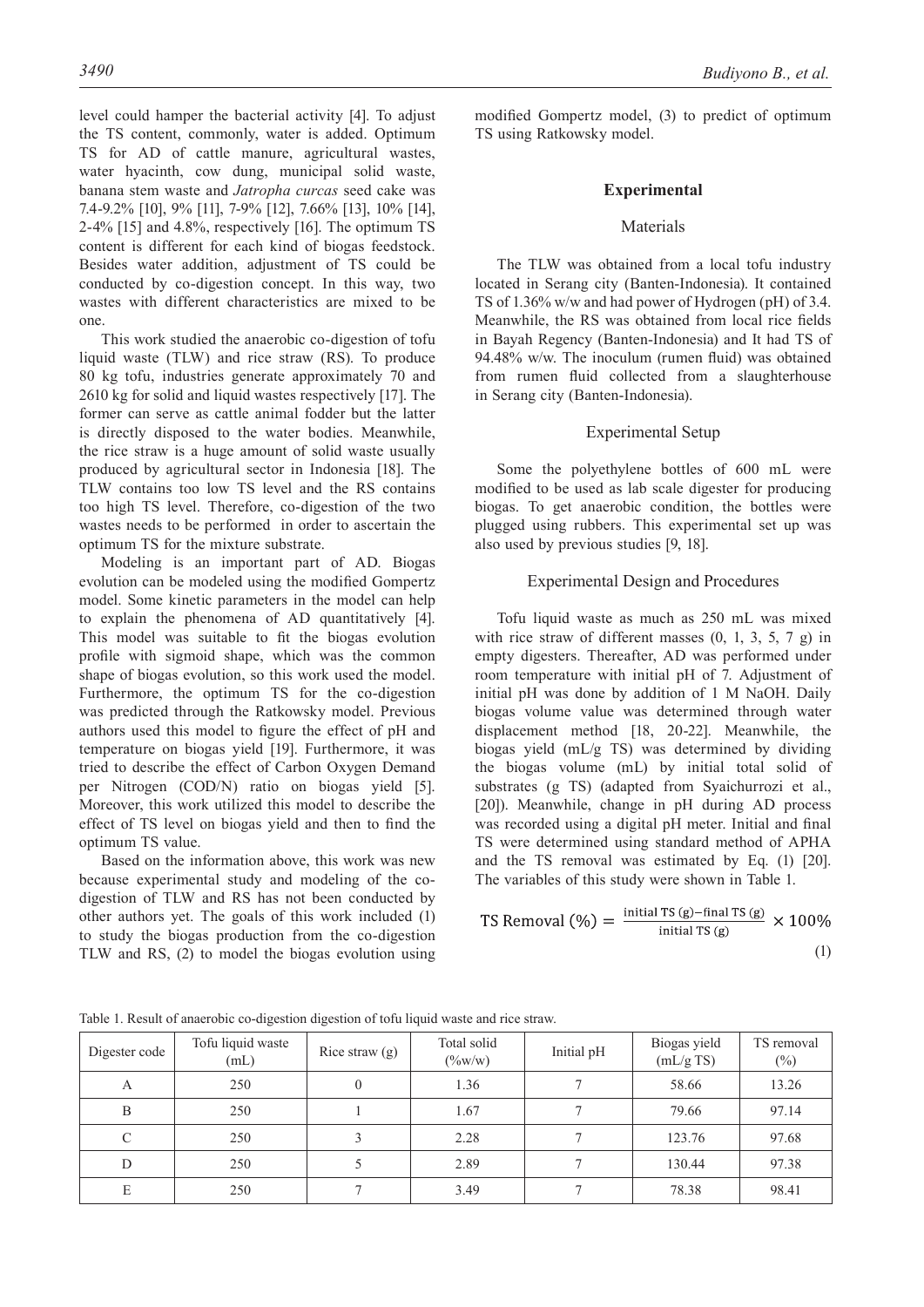# Modeling

Biogas evolution profile was predicted using the modified Gompertz model. This model was suitable to simulate sigmoid biogas profile. By the model, the maximum biogas yield could be estimated. Formula of the model was shown in Eq. (2) [4, 23-24]. In the model, the adjustable kinetic parameters were ym, λ, μ.

$$
y(t) = ym \exp\left\{-\exp\left[\frac{\mu e}{ym}(\lambda - t) + 1\right]\right\}
$$
 (2)

...where: ym, maximum biogas yield  $(mL/g TS)$ ; y(t), biogas yield at t day (mL/g TS); λ, lag time (days);  $\mu$ , biogas production rate (mL/g TS.day); t, digesting time (days); e, mathematical constant (2.72).

Furthermore, the correlation between TS level and maximum biogas yield obtained from modified Gompertz model was predicted through Ratkowsky model. By the model, the optimum TS level could be estimated. The equation of the model was shown in Eq. (3) (adapted from [5]).

$$
ym = [A(TS - TS_{min})]^2 \{1 - exp[B(TS - TS_{max})]\}^2
$$
\n(3)

...where: A, B, Ratkowsky parameters

The models were solved using Microsoft Excel to find the adjustable kinetic parameters with subjective function of Sum of Square Error (SSE) (Eq. 4)).

$$
SSE = \sum_{i}^{n} (Measured data_i - Predicted data_i)^2
$$
\n(4)

#### **Results and Discussion**

#### Biogas Production

Table 1 showed the result of AD in treating mixture substrates of tofu liquid waste and rice straw, while evolution of biogas production was shown in Fig. 1. AD of TLW only (digester A) just resulted in biogas of 58.66 mL/g TS. In addition, the biogas from digester A was resulted just until day 16. It was caused by very low TS content in digester A (Table 1).

Meanwhile, digester B-E resulted in more biogas yield than digester A due to the addition of RS and the TS content in these digesters was 1.67-3.49% w/w. The most biogas yield was obtained from digester D having TS of 2.89% w/w (Table 1). A previous study reported that AD of vinasse resulted maximum biogas yield when it contained TS of 7-9% w/w [4]. Vinasse is a liquid waste with more simple organic matters (such as glucose, acetic acid and ethanol) than complex organic matters (such as sucrose) [25-26]. Opposite results were shown by this work. The good TS level in AD of mixture substrates of TLW and RS was 2.89% w/w with biogas yield of 130.44 mL/g TS. RS contains high lignocellulosic compounds are not easily degraded. According to Panico et al. [27], chemical compounds in substrates affect the hydrolysis rate. Therefore, large amounts of water was needed to degrade it in the hydrolysis phase. Hence, the lower TS level was needed in this work compared with a previous study [4]. Substrates containing high readily biodegradable compounds are easily disintegrated in water than substrate having high slowly biodegradable compounds (such as lignocellulosic compounds). Furthermore, the TS of 3.49% w/w was too high TS level so that it resulted lower biogas yield than TS of 2.89% w/w. Addition of 7 g RS (TS of 3.49% w/w ) increased the lignin content in the substrates. Meanwhile, one of products from degradation of lignin is phenol, which can disturb the AD process [5, 28].

The profile of biogas evolution during process was shown in Fig. 1. The shape of biogas evolution followed a stepped curve [29]. which has sigmoid curves which were sigmoid 1 (exponential 1, plateau 1) and sigmoid 2 (exponential 2 and plateau 2). In exponential 1, biogas was generated from degradation of simple carbohydrates (non-fiber carbohydrates). All of variables had the same period of exponential 1 which was day 0-4. After that (above day 4), biogas production rate decreased. In this phase, called as plateau 1, low production rate was due to the low availability of simple carbohydrates because most of them had been degraded in the previous phase. The period of plateau 1 for all variables was approximately day 4-16.

Furthermore, biogas production rate increased again because the fiber carbohydrates were started to be generated. This phase was called as exponential 2. RS was a lignocellulosic material having high fiber carbohydrates. The fiber carbohydrates were more difficult to be degraded than the non-fiber ones. Digester A (TLW only) did have this phase since biogas was stop. In other words, it just had exponential 1 and plateau 1 phases. The phase of exponential 2 for digester B-E was approximately day 16-42 or 48. Moreover, biogas production decreased again and this phase was called as plateau 2. This phase showed that the availability of fiber carbohydrates was low. This phase occurred from day 42 or 48 until end of AD for digester B-E.

The change in pH was also monitored and shown in Fig. 1. The fluctuation of pH was caused by production of volatile fatty acids (VFAs) and total ammonia nitrogen (TAN). However, the range of pH was still good for AD process because it was commonly above 5. Commonly, pH decreased until particular day, after that it increased until end of digestion time. Decrease in pH was caused by accumulation VFAs produced by degradation of carbon source. In first digestion time, pH decreased more sharply in Digester A (TLW only) than the others. It showed that VFAs in Digester A is in larger amount than it in other digesters. The VFAs is intermediate products in biogas formation. The more the VFAs is in system, the more the biogas will be resulted. Hence, in sigmoid 1 (including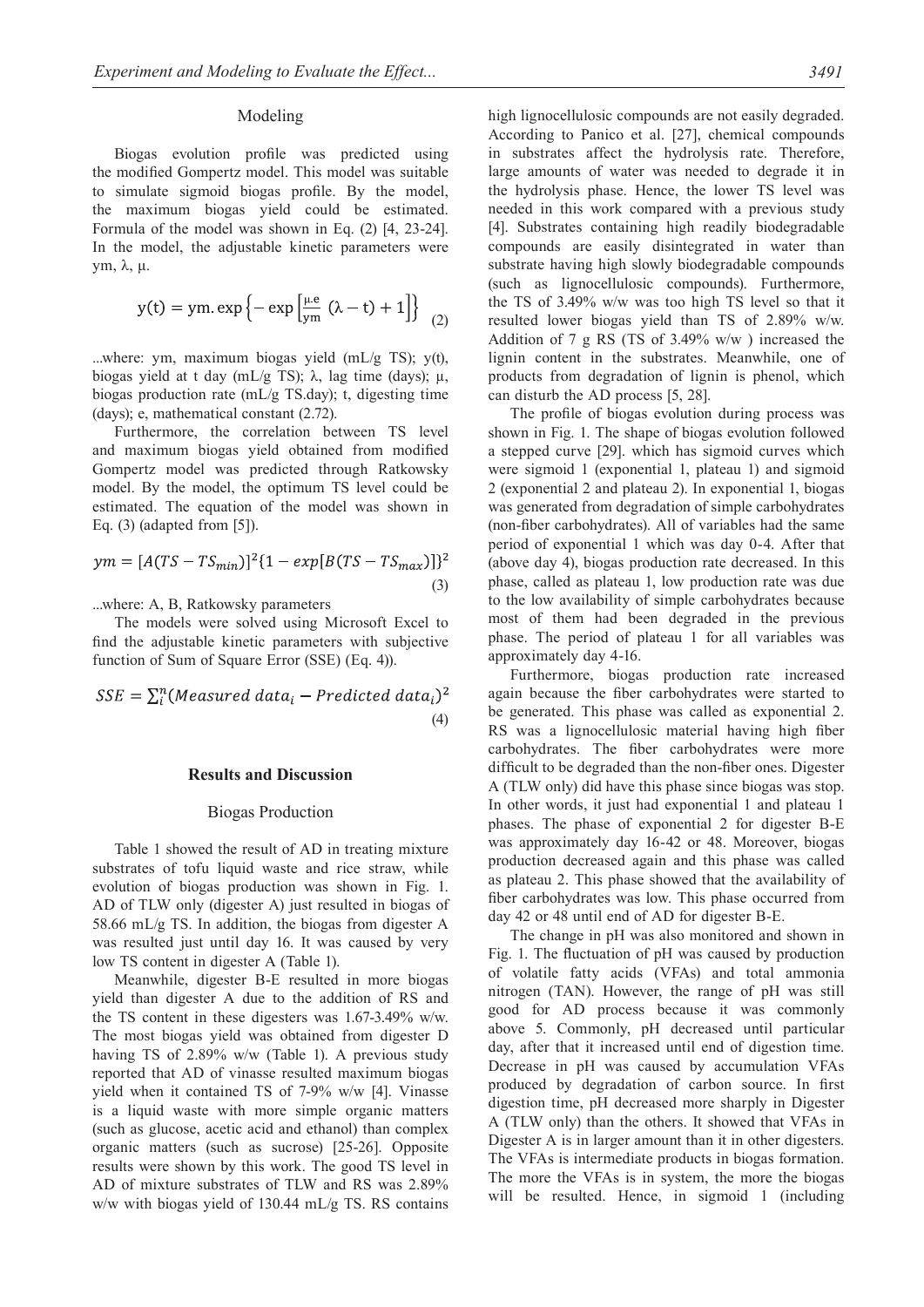exponential 1 and plateau 1) biogas yield from Digester A was more than the others. In other side, pH decreased slower in Digester B-E. Presence of RS forced bacteria to adapt so organic matter was consumed to it and to produce VFAs. As a consequence, the VFAs amount was low and biogas yield was low in sigmoid 1. Furthermore, the increase in pH was caused by TAN accumulation which was generated from degradation of nitrogen source in substrates.

Table 1 shows the TS removal for all variables. Furthermore, correlation between TS level on biogas yield and TS removal is shown in Fig. 2. Good correlation was successfully obtained in which the higher the biogas yield, the higher the TS removal. It was reasonable because biogas was generated from degradation of organic materials.



Fig. 1. The effect of total solid concentration on biogas production daily (◊), biogas production cumulative (□), pH profile (∆).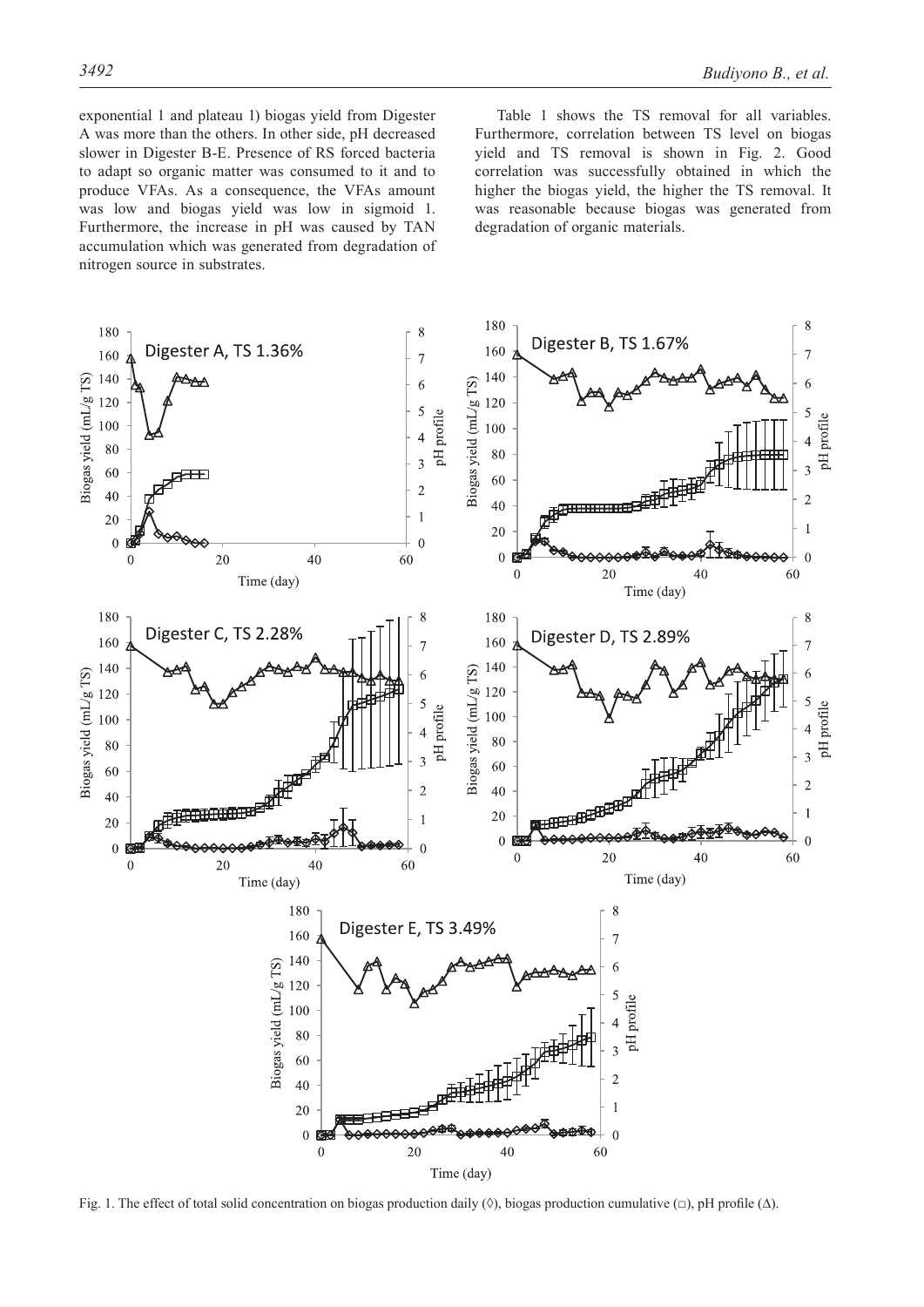

Fig. 2. Correlation between TS level on biogas yield and TS removal.



Fig. 3. Plot model step 1 and step 2 in digester (A) TS 1.36% w/w, (B) TS 1.67% w/w, (C) TS 2.28% w/w, (D) TS 2.89% w/w, (E) TS 3.49% w/w.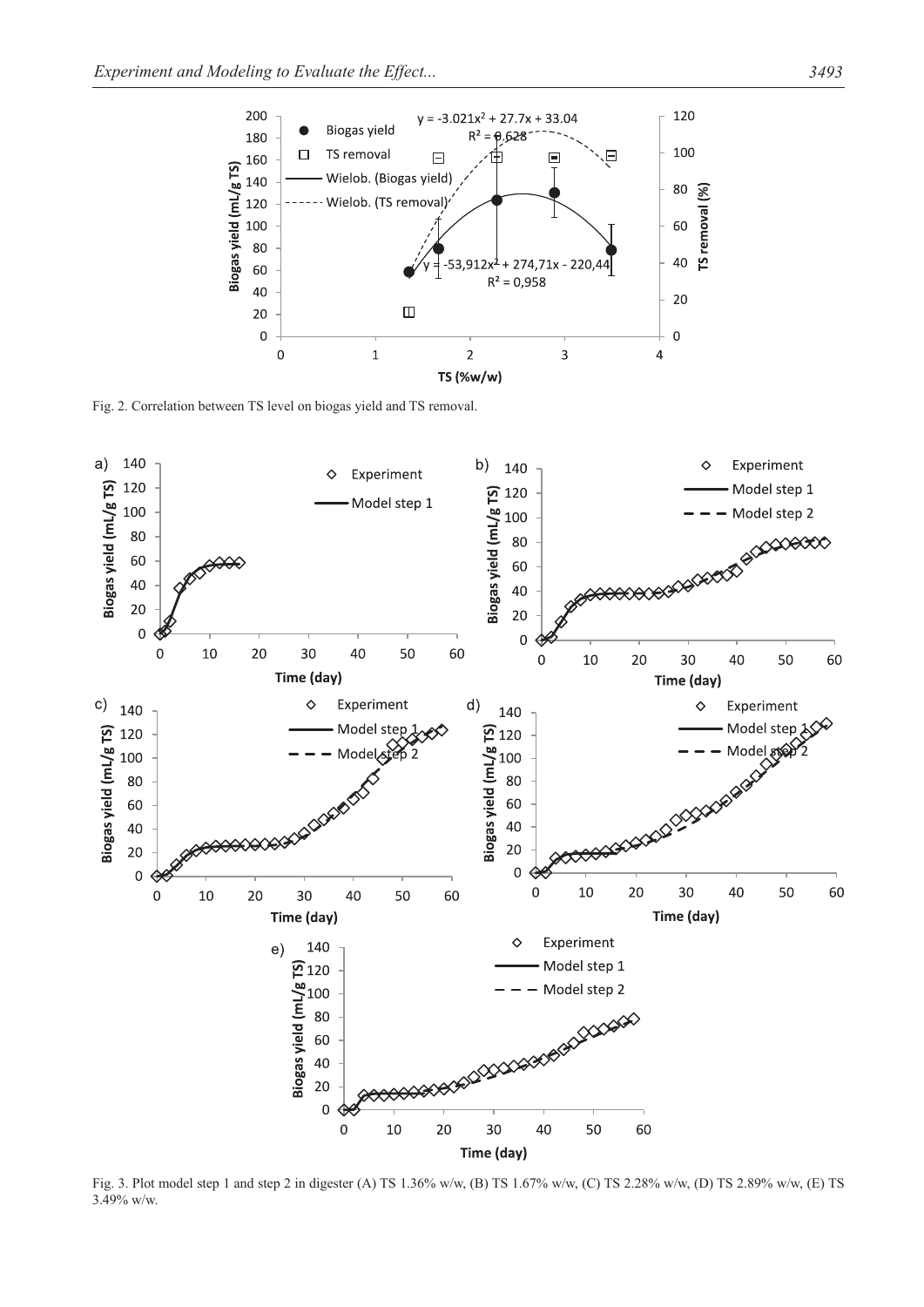|                     | TS(%)                    |        |        |        |        |  |  |  |
|---------------------|--------------------------|--------|--------|--------|--------|--|--|--|
| Kinetic parameters  | 1.36                     | 1.67   | 2.28   | 2.89   | 3.49   |  |  |  |
| Step 1              |                          |        |        |        |        |  |  |  |
| ym (mL/g TS)        | 57.53                    | 38.25  | 25.74  | 16.97  | 14.06  |  |  |  |
| $\lambda$ (days)    | 1.01                     | 1.93   | 2.07   | 1.94   | 2.26   |  |  |  |
| $\mu$ (mL/g TS.day) | 11.49                    | 7.23   | 4.72   | 5.75   | 9.16   |  |  |  |
| <b>SSE</b>          | 45.27                    | 1.30   | 2.32   | 37.74  | 11.45  |  |  |  |
| Step 2              |                          |        |        |        |        |  |  |  |
| ym (mL/g TS)        | $\overline{\phantom{a}}$ | 86.90  | 146.62 | 222.29 | 125.97 |  |  |  |
| $\lambda$ (days)    | $\overline{\phantom{a}}$ | 14.14  | 16.00  | 10.95  | 9.84   |  |  |  |
| $\mu$ (mL/g TS.day) | $\overline{\phantom{a}}$ | 2.05   | 4.32   | 3.42   | 1.86   |  |  |  |
| <b>SSE</b>          | $\overline{\phantom{a}}$ | 128.49 | 294.83 | 236.74 | 171.50 |  |  |  |

Table 2. Results of modeling using modified Gompertz model.

# Modified Gompertz Model

Based on Fig. 1, the shape of biogas evolution profile was stepped curve [29]. It means there were two sigmoid curves. As explanation in section 3.1, step 1 which was sigmoid curve 1 occurred at period of day 0-16 and step 2 (sigmoid curve 2) was in day 16-58. Every sigmoid curve had one exponential and one plateau phase. Therefore, the biogas evolution profile could be not modeled just using one modified Gompertz model. However, there were two modified Gompertz models to model two sigmoid curves respectively. The biogas profile was successfully modeled and depicted in Fig. 3. The kinetic parameters could be seen in Table 2.

#### *Step 1 (Sigmoid shape 1)*

The addition of RS decreased the kinetic parameter of ym. It defined the maximum biogas yield that could be obtained [30]. It means the presence of RS decreased the maximum biogas yield because RS contained high lignocellulosic compounds. In this step, bacteria degraded organic compounds from TLW to produce biogas easily (digester A, TS 1.36% w/w). Bacteria iust needed short lag time (λ) which was 1.01 days. However, by RS addition, the lag time needed by bacteria was longer which was 1.93-2.26 days. Bacteria needed longer lag time when substrates contained more amounts of lignocellulosic compounds. Furthermore, RS addition decreased the biogas production rate  $(\mu)$ . It showed the biogas production rate per day [31]. Hence, the presence of RS decreased the daily biogas production rate in sigmoid 1.

#### *Step 2 (Sigmoid shape 2)*

In this step, biogas was dominantly resulted from lignocellulosic compounds. As a proof, digester A (TLW only) did not result in biogas again. Bacteria had been able to adapt with lignocellulosic compound. It was proven by the  $\lambda$  value where the more the TS level was in substrates, the shorter the lag time would be. This result was in line with Maamri and Amrani [32] in which the increase in TS in biogas feedstock from 12.02 until 35.80 g/L decreased the lag time from 4.622 until 1.856 days. Furthermore, biogas production rate (μ) at digester C and D (TS 2.28-2.89% w/w) was higher than that in digester B and E. The digester E (TS) 3.49% w/w) had lower  $\lambda$  value but it had lower biogas production rate. Phenolic compounds might be resulted in high amount in digester E because degradation of lignocellulosic compounds in hydrolysis step could result those compounds [33-35]. Therefore, bacteria in digester E could adapt easily in first time but biological activity was disturbed in the middle of process because of phenol generation. They can inhibit bacterial growth through some ways which are reacting with membrane cell and inactivating the essential enzymes and function of genetic materials [4]. The suitable condition for



Fig. 4. Correlation between TS level on biogas yield based on Ratkowsky Model.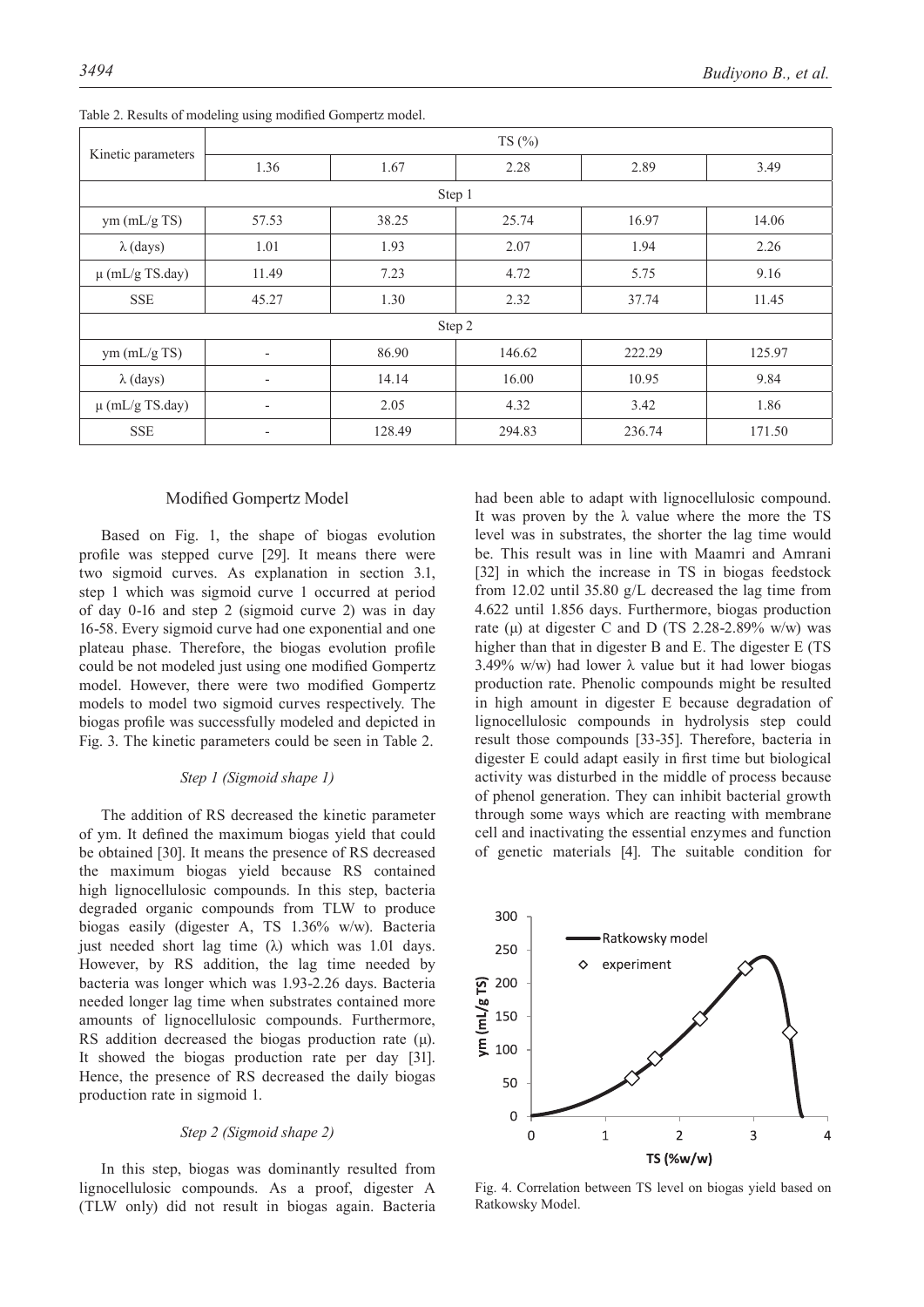| TS(%w/w)           | ym<br>(mL/gTS) | ym<br>(mL/gTS)<br>(Ratkowsky model) |  |  |  |  |
|--------------------|----------------|-------------------------------------|--|--|--|--|
| 1.36               | 57.53          | 59.24                               |  |  |  |  |
| 1.67               | 86.90          | 84.54                               |  |  |  |  |
| 2.28               | 146.62         | 147.35                              |  |  |  |  |
| 2.89               | 222.29         | 222.34                              |  |  |  |  |
| 3.49               | 125.97         | 125.88                              |  |  |  |  |
| Kinetic parameters |                |                                     |  |  |  |  |
| A                  | 4.83           |                                     |  |  |  |  |
| B                  | 5.75           |                                     |  |  |  |  |
| $TS_{min}$ (%w/w)  | 0.0            |                                     |  |  |  |  |
| $TS_{max}$ (%w/w)  | 3.66           |                                     |  |  |  |  |
| Optimum TS (%w/w)  | 3.14           |                                     |  |  |  |  |
| <b>SSE</b>         | 9.03           |                                     |  |  |  |  |

Table 3. Results of the Ratkowsky Model.

bacteria was in digester D because it resulted the highest ym and μ values.

# Ratkowsky Model

By using Ratkowsky model, the correlation between TS level on ym (obtained from section 3.2) was successfully built and shown in Fig. 4. Furthermore, the kinetic parameters of the model were presented in Table 3. Based on Table 3, maximum biogas yield of co-digestion of TLW and RS increased when the TS increased from 0.0 to 3.14% w/w. However, it decreased when the TS increased for 3.14 to 3.66% w/w. Hence, the optimum TS based on Ratkowsky model was 3.14% w/w resulting maximum biogas yield of 239.63 mL/g TS.

#### **Conclusion**

Biogas yield from anaerobic co-digestion of TLW and RS was successfully conducted. TLW as much as 250 mL was added RS with different mass (0, 1, 3, 5, 7 g). That results in different TS level which was 1.36, 1.67, 2.28, 2.89, 3.49% w/w respectively. The more the TS level from 1.36 to 2.89% w/w, the biogas yield increased from 58.66 to 130.44 mL/g TS. However, further TS level (3.49% w/w) would decrease the biogas yield to become 78.38 mL/g TS. Biogas yield had linear correlation with TS removal in which the more the TS was removed, the more the biogas yield was produced. The biogas evolution profile was a stepped curve for all substrates with RS addition. The profile was successfully predicted through double modified Gompertz models. Furthermore, based on Ratkowsky model, the optimum TS level to result the highest maximum biogas yield (239.63 mL/g TS) was 3.14% w/w.

#### **Acknowledgements**

The authors special thank to the Diponegoro University through the World Class Research Program 2021 for supporting this research and the University of Sultan Ageng Tirtayasa for facilitating this research with an excellent laboratory.

# **Conflict of Interest**

The authors declare no potential conflict of interest regarding the publication of this work. In addition, ethical issues including plagiarism, informed consent, misconduct, data fabrication and, or falsification, double publication and, or submission, and redundancy have been completely witnessed by the authors.

# **References**

- 1. BUDIYONO, SUMARDIONO S., TRI MARDIANI D. Microwave Pretreatment of Fresh Water Hyacinth (Eichhornia crassipes) in Batch Anaerobic Digestion Tank. Int J Eng Transactions C: Aspects, **28** (6), 832, **2015**.
- 2. KULKARNI M.B., GHANEGAONKAR P.M. Biogas generation from floral waste using different techniques. Global J. Environ. Sci. Manage. **5** (1), 17, **2019**.
- 3. SYAICHURROZI I. Review Biogas Technology to Treat Bioethanol Vinasse. Waste Tech, **4** (1), 16, **2016**.
- 4. BUDIYONO, SYAICHURROZI I., SUMARDIONO S. Effect of Total Solid Content to Biogas Production Rate from Vinasse. Int J Eng Transactions B: Applications, **27**  (2), 177, **2014**.
- 5. SARTO S., HILDAYATI R., SYAICHURROZI I. Effect of chemical pretreatment using sulfuric acid on biogas production from water hyacinth and kinetics. Renew Energy, **132**, 335, **2019**.
- 6. KHAYUM N., ANBARASU S., MURUGAN S. Biogas potential from spent tea waste: A laboratory scale investigation of co-digestion with cow manure. Energy, **165**, 760, **2018**.
- 7. WANG H., XU J., SHENG L., LIU X. Effect of addition of biogas slurry for anaerobic fermentation of deer manure on biogas production. Energy, **165**, 411, **2018**.
- 8. ÖZER B. Biogas energy opportunity of Ardahan city of Turkey. Energy, **139**, 1144, **2017**.
- 9. BUDIYONO, SYAICHURROZI I., SUMARDIONO S. Biogas Production Kinetic from Vinasse Waste in Batch Mode Anaerobic Digestion. World Appl Sci J, **26**, 1464, **2013**.
- 10. BUDIYONO, WIDIASA I.N., JOHARI S., SUNARSO. The Influence of Total Solid Contents on Biogas Yield from Cattle Manure Using Rumen Fluid Inoculum. Energy Res J, **1** (1), 6, **2010**.
- 11. YAVINI T.D., CHIA A.I., JOHN A. Evaluation of the Effect of Total Solids Concentration on Biogas Yields of Agricultural Wastes. Int Res J Environ Sci, **3** (2), 70, **2014**.